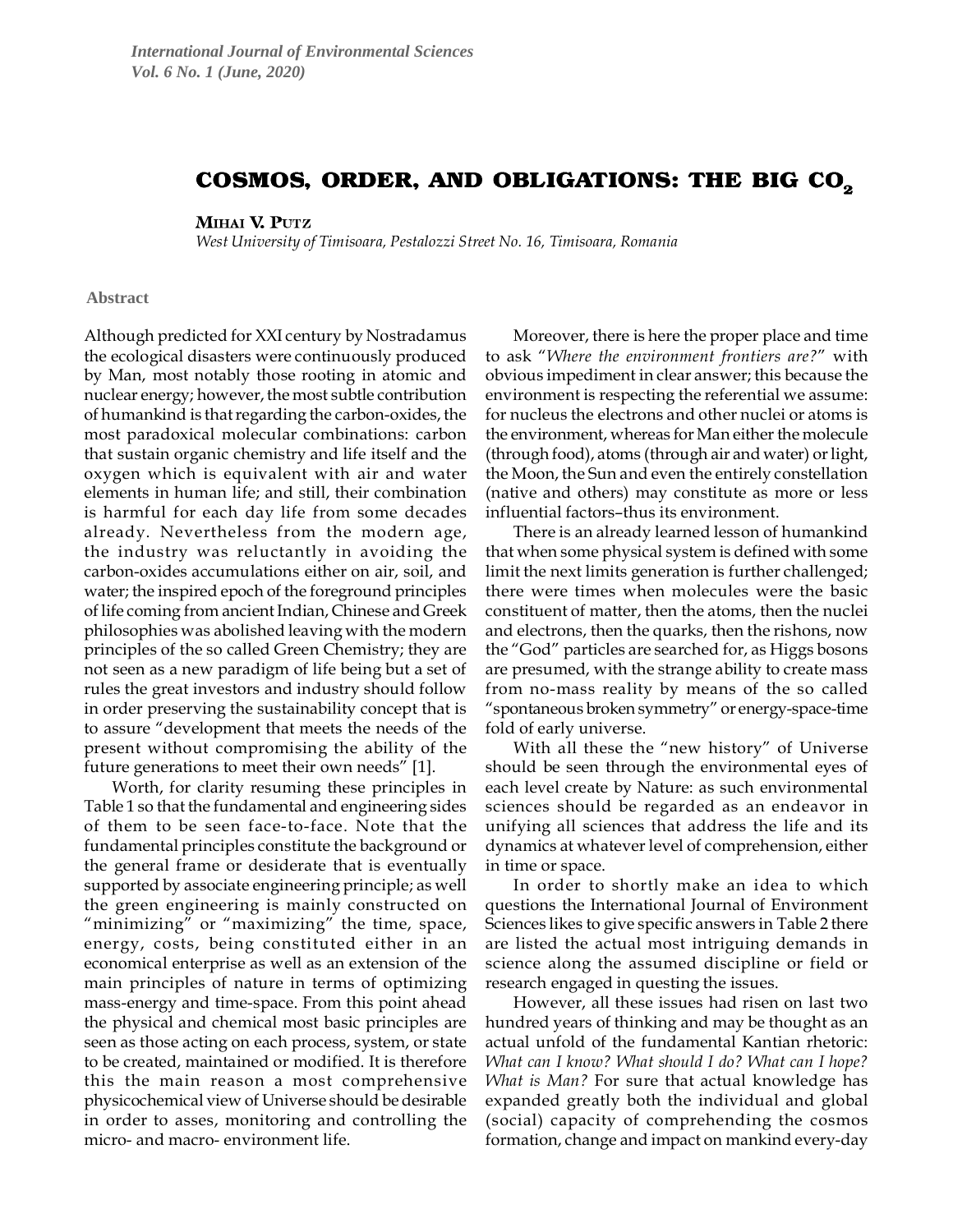| No. | Principle of Green Chemistry                                                     | Principle of Green Engineering                                                  |
|-----|----------------------------------------------------------------------------------|---------------------------------------------------------------------------------|
| 1.  | Prevention of waste that to clean afterwards                                     | Prevention instead of treatment                                                 |
| 2.  | Inherently safer chemistry for accident                                          | Inherent rather than circumstantial process and components to                   |
|     | prevention such as releasing, explosions,<br>and fires                           | prevent hazard                                                                  |
| 3.  | Atom economy in maximizing the                                                   | Conserving complexity of embedded entropy for minimizing the                    |
|     | incorporation of all material used                                               | recycle process                                                                 |
| 4.  | Less hazardous chemical systems should be<br>designed with little or no toxicity | Design for commercial "afterlife" through their nontoxic availability           |
| 5.  | Designing safer chemicals to minimize their                                      | Durability rather than immortality since whatever compound should               |
|     | toxicity                                                                         | be degradable                                                                   |
| 6.  | Safer solvents and auxiliars (separation agents)                                 | Integrate material and energy flows allowing interconnectivity in<br>components |
| 7.  | Designing for energy efficiency while synthetic                                  | Maximizing efficiency in producing products through minimizing                  |
|     | methods should be conducted at ambient                                           | mass, energy, space, and time consumption                                       |
|     | temperature and pressure whenever possible.                                      |                                                                                 |
| 8.  | Use of renewable raw materials and feedstocks                                    | Design for separation and purification operations should maximize               |
|     | rather than depleting them                                                       | recycling                                                                       |
| 9.  | Reducing derivatives as those modifying                                          | Minimizing material diversity in multicomponent products towards                |
|     | physical-chemical processes since they                                           | promoting easiest disassemble process                                           |
|     | are virtually converted in waste                                                 |                                                                                 |
| 10. | Using catalytic rather than stoichiometric                                       | Output-pulled of reaction products rather than input-pushed                     |
|     | reagents is desirable for maintaining the                                        | reactants as additional starting material                                       |
|     | selectivity control                                                              |                                                                                 |
| 11. | Design for degradation targeting biodegradability                                | Renewable than depleting of material and energy inputs                          |
|     | and not persistent components in environment                                     |                                                                                 |
| 12. | Real time analysis for pollution prevention                                      | Meet need while minimizing the excess of unnecessary capacities or              |
|     | by means of in-process monitoring and analytical<br>methodologies                | capabilities for bio-physicochemical systems                                    |

**Table 1 The Twelve Principles of Green Chemistry and Engineering [2-4]**

| Table 2<br>Ones of the Main "Environmental" Human Inquiries and<br>the Possible Fields of Research and Partial Results [5] |                                                                             |                                                                                                                                                                                                                                                                                                                                                                                                                                                                                                                                                                                                                                                                                                                                                                                                                                                                                                                                                                                                 |  |
|----------------------------------------------------------------------------------------------------------------------------|-----------------------------------------------------------------------------|-------------------------------------------------------------------------------------------------------------------------------------------------------------------------------------------------------------------------------------------------------------------------------------------------------------------------------------------------------------------------------------------------------------------------------------------------------------------------------------------------------------------------------------------------------------------------------------------------------------------------------------------------------------------------------------------------------------------------------------------------------------------------------------------------------------------------------------------------------------------------------------------------------------------------------------------------------------------------------------------------|--|
| No.                                                                                                                        | Human fundamental issue                                                     | Field or tool or result of research                                                                                                                                                                                                                                                                                                                                                                                                                                                                                                                                                                                                                                                                                                                                                                                                                                                                                                                                                             |  |
| 1.                                                                                                                         | Why are the laws of nature the way they are?                                | Large Hadron Collider (LHC) experiments at CERN hopefully<br>will enlighten upon the existence inner existence of matter                                                                                                                                                                                                                                                                                                                                                                                                                                                                                                                                                                                                                                                                                                                                                                                                                                                                        |  |
| 2.                                                                                                                         | Where does mass come from?                                                  | Searching of difference between matter and antimatter, Higgs boson;<br>WIMPS- weakly interacting massive particle are ideal candidate for<br>dark matter                                                                                                                                                                                                                                                                                                                                                                                                                                                                                                                                                                                                                                                                                                                                                                                                                                        |  |
| 3.                                                                                                                         | Do all forces originate from one elemental force?                           | Big Bang in the Lab, trapping particles, filming molecules                                                                                                                                                                                                                                                                                                                                                                                                                                                                                                                                                                                                                                                                                                                                                                                                                                                                                                                                      |  |
| 4.                                                                                                                         | What factors define the universal constants that<br>determine our universe? | Supersymmetry, atomic clock                                                                                                                                                                                                                                                                                                                                                                                                                                                                                                                                                                                                                                                                                                                                                                                                                                                                                                                                                                     |  |
| 5.                                                                                                                         | Do hidden dimensions really exist?                                          | Gravitational lenses, plasma ignition                                                                                                                                                                                                                                                                                                                                                                                                                                                                                                                                                                                                                                                                                                                                                                                                                                                                                                                                                           |  |
| 6.                                                                                                                         | How do stars and planets originate?                                         | Computer simulations show planets and stars formed by gas and cosmic<br>dust accumulating that eventually collide with the planet itself emitting<br>infrared light and being heated about 1,000 degrees; cosmo-chemists<br>search on meteorites' granules (chondrules) the early history of<br>planets; magnetohydrodynamics helps in describing the sun and<br>other stars' magnetic fields and plasma dynamics; studies of the<br>solar wind (Sunrise project) by coronagraphs and of sunspots by<br>sound speed measurements or by solar beryllium in Antarctic ice<br>core samples; sunspot' activity may be correlated with sun activity in<br>history (most active since 1940 with an intermediate maximum<br>$1100 \div 1250$ ); actual belief is that only a small part of increased sun<br>activity is responsible for global worming; the honeycomb-like<br>structure of the sun (by magnetic fields-plasma currents interaction)<br>allows a deep seeking (about hundred km) inside |  |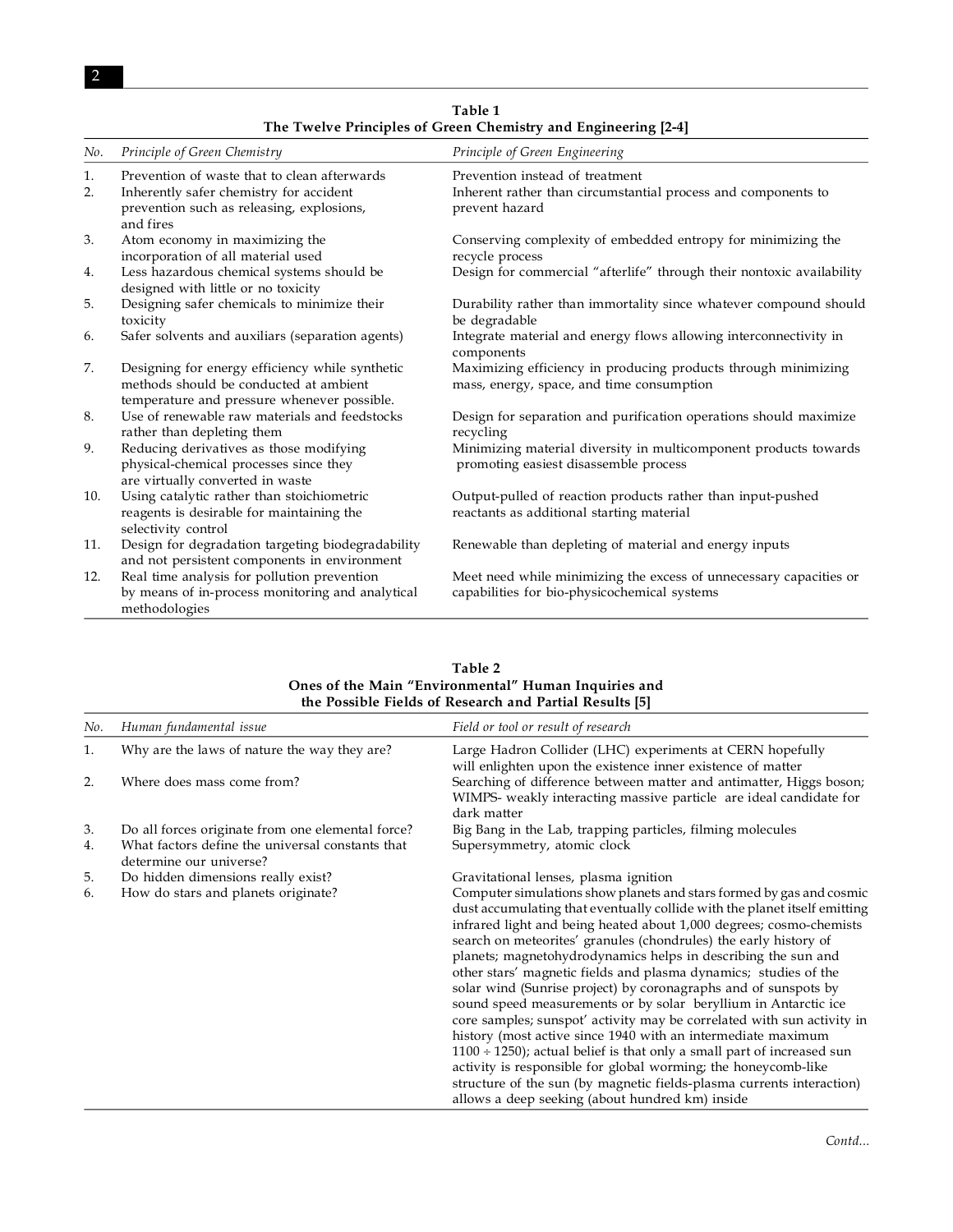| No. | Human fundamental issue                                       | Field or tool or result of research                                                                                                                                                                                                                                                                                                                                                                                                                                                                                                                                                                                                                                                                                                                                                                         |
|-----|---------------------------------------------------------------|-------------------------------------------------------------------------------------------------------------------------------------------------------------------------------------------------------------------------------------------------------------------------------------------------------------------------------------------------------------------------------------------------------------------------------------------------------------------------------------------------------------------------------------------------------------------------------------------------------------------------------------------------------------------------------------------------------------------------------------------------------------------------------------------------------------|
| 7.  | Is there life on other planets?                               | Casini journey to Saturn via Venus and Jupiter leading with<br>Huygens probe on moon Titan, photographing other 33 ones,<br>analyzing the Saturn rings by means of dust detector Cosmic Dust<br>Analyzer (CDA) as well as Saturn atmosphere by specialized<br>Magnetic Imaging Instrument; the Mars landers Spirit and<br>Opportunity chemically analyzed some ferric compounds reached in<br>2004; the Mars Express mission clarified the water existence on Mars<br>as a consequence of volcanic followed by total frozen processes;                                                                                                                                                                                                                                                                      |
| 8.  | How and when did the cosmos come into<br>existence?           | The foam-like form of Universe as suggested by Big Bang simulation<br>and experimentally by Wilkinson Microwave Anisotropy Probe<br>(WMAP) satellite reveals 96% of Universe filled with dark matter<br>and energy; cosmic background radiation is studied by ESA's<br>Herschel space telescope and by Planck satellite;                                                                                                                                                                                                                                                                                                                                                                                                                                                                                    |
| 9.  | What determines the characteristics of<br>the cosmos?         | After the evenly afterglow Big Bang the cooling of universe<br>favors quantum effects to emphasize the tiny fuzziness of<br>irregularities (matter-antimatter) from which the original<br>supersymmetry was broken; accelerating mass particles determine<br>appearance of gravitational waves that slightly deform the space;<br>general theory of relativity applies among cluster of galaxies that act<br>as optical lens by their enormous gravitation filed developed thus<br>allowing visualization of objects far away as distorted or enlarged;                                                                                                                                                                                                                                                     |
| 10. | What happens behind the horizon of<br>black holes?            | Drawn gases into black holes radiate in X-ray and Gamma range;<br>rotating black holes deform the light waves in different, however<br>observable, way; Wilky Way is unveiling with many black holes and<br>mysterious Gamma ray sources; planned X-ray space telescopes<br>(ESA X-ray satellite XMM-Newton) are able to cope mapping black<br>holes in 170,000 nearby galaxies; notably the black hole in the middle<br>in the Milky Way which has been more active some hundred years<br>ago with 3,6 million times our sun mass; cosmic jets are produced by<br>mater created by gas and stars devouring black holes; pairs of<br>neutron stars rotate around each other (at 20% of speed light) to<br>form (in million of million of years) black holes after (thousandth of<br>a second) their fusion; |
| 11. | What is dark matter and energy?                               | Clustering of many galaxies that is not supported only by observed<br>matter is assumed on behalf of dark matter additional forces;<br>Astrophysicists suppose a structure made by neutrinos or by<br>supersymmetrical neutralinos; CERN projects the Planck satellite to<br>explore dark matter while dark energy cannot be confirmed in lab or<br>by quantum mechanics                                                                                                                                                                                                                                                                                                                                                                                                                                    |
| 12. | How will the universe evolve?                                 | Neutron starts, nova explosions, black holes collisions, and galaxies<br>that rotate around each other followed by gravitational wave<br>emissions are presumed as the motor of universe evolution; the<br>Galaxy Evolution from Morphology and Spectral Energy<br>Distribution (GEMS) project aims reproducing the life of a galaxy of<br>our type by using Hubble space telescope able to look 4.5 billion<br>years before our solar system birth                                                                                                                                                                                                                                                                                                                                                         |
| 13. | Which laws govern the quantum world?                          | From cold trapped bosons to fermions; nanoworld without gravity;<br>3D reconstruction of atomic structure; collecting and transmitting<br>light driving collective electrons                                                                                                                                                                                                                                                                                                                                                                                                                                                                                                                                                                                                                                |
| 14. | How can we systematically influence<br>materials?             | High-temperature superconductors from Buckyballs;<br>supermolecular architecture and nano-tree; nuclear magnetic<br>resonance exposes polymer movement; custom superconductors<br>(ceramics of yttrium-barium-copper oxide); molecules from<br>quantum points; polymer crystals, carbon ring formation, chemical<br>reactions catalyzed on ridges and edges; ferofluids; protein<br>structures as transporters; cobalt clusters driven by magnetic fluids                                                                                                                                                                                                                                                                                                                                                   |
| 15. | Can we build artificial intelligence<br>that work with light? | Computing with Spin; electrons between metals and<br>superconductors; magnetic logic in chips; photonic crystals; light<br>transistors and laser chips                                                                                                                                                                                                                                                                                                                                                                                                                                                                                                                                                                                                                                                      |
| 16. | What is life?                                                 | Molecular motors controlling the cells' movement, division and<br>interactions; self-destruction cellular programs (apoptosis)<br>controlling cell production and elimination of damaged ones; 3D<br>images (tomography) of living cells; protein-protein interactions.                                                                                                                                                                                                                                                                                                                                                                                                                                                                                                                                     |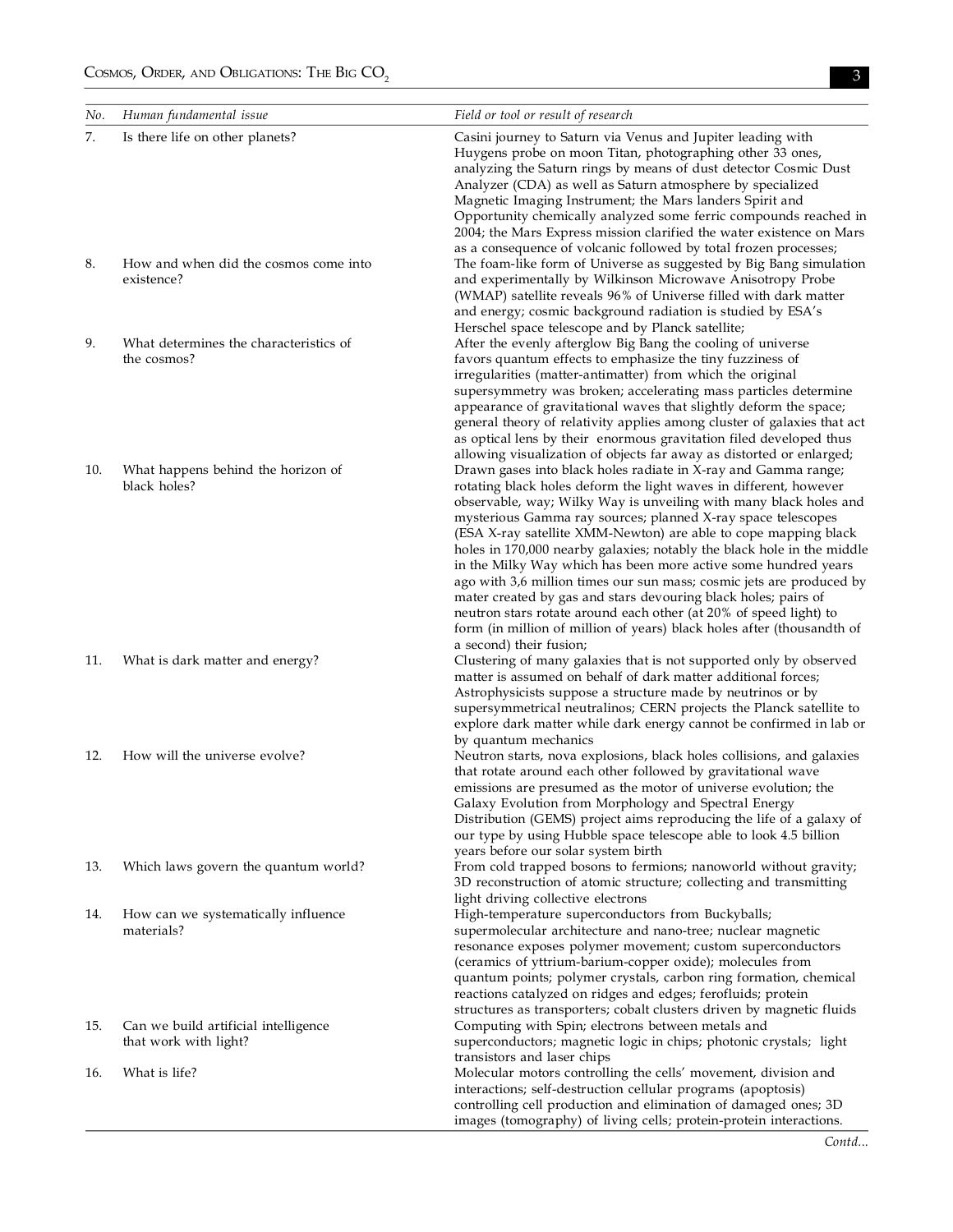## $4$

| No. | Human fundamental issue                                           | Field or tool or result of research                                                                                                                                                                                                                                                                                                                                                                                                                                                     |
|-----|-------------------------------------------------------------------|-----------------------------------------------------------------------------------------------------------------------------------------------------------------------------------------------------------------------------------------------------------------------------------------------------------------------------------------------------------------------------------------------------------------------------------------------------------------------------------------|
| 17. | How are form and function of life's building<br>blocks connected? | Nano-transporters as membrane-covered containers transporting<br>chemical substances; immune fluorescence microscopy; fluorescent<br>proteins; 3D insights into the intact cell nucleus via cryo-electron<br>tomography                                                                                                                                                                                                                                                                 |
| 18. | How do molecules and cells communicate?                           | Computer-aided design of active agents model bonds between<br>proteins and inhibitors; organizing chaos in cell transport by<br>absorption of nutrient and information from environment; circadian<br>clock controlled at molecular level                                                                                                                                                                                                                                               |
| 19. | Which cellular defects lead to disease?                           | Molecular medicine, biologically active natural substances; quantum<br>dots as markers to individual genes, nucleic acids and small<br>molecules within cell; harmful proteins                                                                                                                                                                                                                                                                                                          |
| 20. | How can we apply nature's structural<br>principles?               | Imitating nature by bio-molecular morphology; transport of matter<br>(chemical compounds) in cells; smallest rotor in the world<br>(Llyibacter tartaricus bacterium) forming minimum ATP essential<br>energy; biological salt sensor (betaine transporter of protein from<br>cell membrane of soil bacteria)                                                                                                                                                                            |
| 21. | Which programs control the<br>development of organisms?           | Genomics, protein synthesis (gold-fluorescent protein) targeting<br>coding capacity by adding amino acids; microtubes as tiny polymer<br>tubes transport the cell organelles; neuronal stem cells with key role<br>in central nervous system; converting body cells into pluripotent<br>stem cells; 3D visualization of inside cell by two-interferential lasers<br>allows examination of the Golgi apparatus (the post office of the cell)<br>in correcting transportation of proteins |
| 22. | Why do we age?                                                    | Mutations in genome; molecular markers who reneder tissues<br>activity visible; nerve cell receptors reaction controlled by chemokine<br>gradient                                                                                                                                                                                                                                                                                                                                       |
| 23. | How did biological diversity arise?                               | Human genome project; studying Hox genes role in embryogenic<br>development; cell differentiation; control and simulation using green<br>fluorescent protein (GFP); fluorescent chromosomes; studying of<br>nematode worms with some known 960 cells;                                                                                                                                                                                                                                   |
| 24. | How do cells organize to form tissue and<br>organs?               | Function of proteins, chemical genetics pursuing chemical<br>substances that modulate the function of the gene products;<br>expanding genetic code using artificial amino acids                                                                                                                                                                                                                                                                                                         |
| 25. | Which diseases arise due to defects in genes<br>and proteins?     | Genes in action during embryonic development; neutrophiles:<br>specialized cells of immune system fight against pathogens; thymus<br>organ producing T-lymphocytes (zebrafish research model);<br>protection via adaptation at genetic level (Arabidopsia thaliana<br>model plant); antibiotic actinomycin itself binding in double-strand<br>DNA prevents reverse transcriptase (used by retroviruses like HIV)                                                                        |
| 26. | How do nerve cells transmit signals?                              | Logistics of the synapses transfer and network information<br>between neurons.                                                                                                                                                                                                                                                                                                                                                                                                          |
| 27. | How does the brain work?                                          | Plasticity features tracking down memory; morphology of learning<br>and forgetting spinules connections between nerve cells;<br>continuously and intermittent signal transmission to synapses; sixth<br>sense for recognizing mates as is the case of mice species through<br>smelling specific immune molecules.                                                                                                                                                                       |
| 28. | What causes illness of the nervous system?                        | Thyroid hormone closely related with brain development; tau<br>protein in brain or alpha synucleic links with Parkinson's disease;<br>special motor proteins, the kinesins, are responsible for cellular<br>transport or its breakdown along the axons to the synapses.                                                                                                                                                                                                                 |
| 29. | How is information coordinated<br>in the brain?                   | Astrocytes, a group of neuroglial cells, modulate communication<br>between nerve cells; green fluorescent astrocytes highlights the<br>neuronal network activity; Wernicke's center in the cerebral cortex<br>processes the language                                                                                                                                                                                                                                                    |
| 30. | Can we repair our brain?                                          | Positron Emission Tomography (PET) recognizes the<br>neurodegenerative diseases damaging the axons (as Alzheimer brain<br>disorder); glial cells (oligodendrocytes) embed the nerve tracts in<br>insulating layer of myelin of which disease is known as Charcot-<br>Marie-Tooth (CMT) disease.                                                                                                                                                                                         |
| 31. | What is consciousness?                                            | Study of homo erectus child skull unveils the brain deficiency to<br>favor speaking immediate after birth; astrocytes, special neuroglial<br>cells, while attaching the blood vessels in the brain with their<br>extensions assure the interaction of different neuronal cells.                                                                                                                                                                                                         |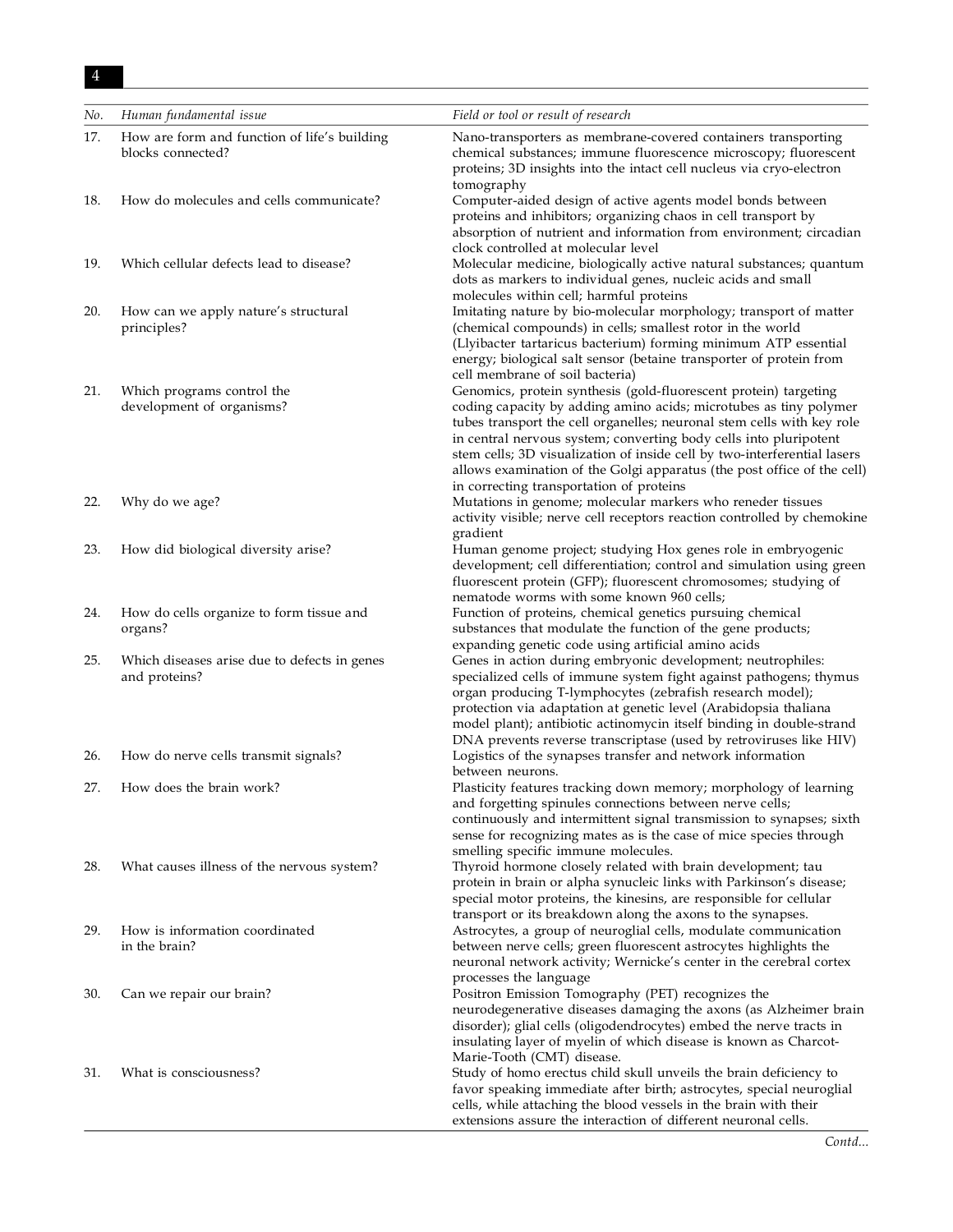| No. | Human fundamental issue                                                        | Field or tool or result of research                                                                                                                                                                                                                                                                                                                                                                                                                                                                                                                                                                                                                                                                   |
|-----|--------------------------------------------------------------------------------|-------------------------------------------------------------------------------------------------------------------------------------------------------------------------------------------------------------------------------------------------------------------------------------------------------------------------------------------------------------------------------------------------------------------------------------------------------------------------------------------------------------------------------------------------------------------------------------------------------------------------------------------------------------------------------------------------------|
| 32. | What individual differences make us<br>unique?                                 | Recognizing, perception and interpreting environmental moving (by<br>core-spin tomography) involve specific neuronal populations; wires<br>in the brain visualized by serial block-face scanning electron<br>microscopy (SBFSEM); oxygen saturation in the blood (BOLD signal)<br>measures the neuron activity                                                                                                                                                                                                                                                                                                                                                                                        |
| 33. | How do seeing and hearing, feelings and<br>memories originate?                 | Neurobiology; flies-the best in movement perception with only<br>about 120 nerve cells; garden warbles have a good memory while<br>traveling the world (more than 10,000 km); 400 million year of<br>evolution for hearing (studies on zebrafish larva); genes controlling<br>the crystallization of the bones (otoliths) in the ear; smell is sustained<br>by glomeruli structures in olfactory cells; starbust cells from retina<br>cells in the eye whose activity is evaluated by multiquantum<br>microscopy;                                                                                                                                                                                     |
| 34. | What are our origins?                                                          | Archeological methods enlighten on chimpanzees' nutcracker ability;<br>no evidence in DNA exchange between Neanderthal and modern<br>man; learning process is shared by dogs and humans based on<br>exclusion principle;                                                                                                                                                                                                                                                                                                                                                                                                                                                                              |
| 35. | How did language and culture come into being?                                  | Some 6,500 spoken languages with less than 100 official ones<br>throughout the world while estimating for end of 21 <sup>st</sup> century only a<br>half will survive; the DobeS (Documentation and Endangered<br>Languages) project; speech gene presumed as FOXP2 responsible for                                                                                                                                                                                                                                                                                                                                                                                                                   |
| 36. | Can complex systems be measured?                                               | articulation, understanding, and singing (for birds)<br>Supercomputer: 100 nanoseconds from a cell wall life was simulating<br>by few months of computing; chaotically combination of oxygen and<br>carbon monoxide on a platinum surface to form carbon dioxide;<br>carbon-cycle world-wide by measuring forests inhaling and exhaling<br>all over the world; interchange between face-centered-cubic and<br>body-centered-cubic iron atomic arrangements in steel production;<br>tracking atomic motion in real time by scanning tunneling<br>microscopy (STM); chip transferring from electronics to chemistry<br>allows explosive detectors, pollutant monitoring, super-fast protein<br>analyses |
| 37. | How can we deal with increasing volumes<br>of data?                            | Supercomputers and teraflops; astronomical images require tera-and<br>penta-byte range; quantum computer by Bose Einstein condensates<br>of more than 100,000 atoms in a lattice formed from light;<br>visualization of data by diagrams with featured properties;<br>microlasers (of light wave lengths) enhance the potential in solving<br>the informational noise and chaos in telecommunication and<br>spectroscopy                                                                                                                                                                                                                                                                              |
| 38. | How do we arrive at exact data to very our<br>ideas of the world?              | The problem of axiom of choice (i.e. it is always possible to chose<br>one possibility form several, barely distinctive) was proofed to be<br>redundant in debugged software; chips acting as a nerve sensors                                                                                                                                                                                                                                                                                                                                                                                                                                                                                         |
| 39. | How can we cope with the increasing<br>complexity of questions put to science? | Supercomputing: catalysis may be visualized at the atomic and<br>inter-atomic bonding under realistic temperature and pressure;<br>shortcut proofs for higher-order logical propositions in software                                                                                                                                                                                                                                                                                                                                                                                                                                                                                                  |
| 40. | What methods allow us to understand<br>complex networks?                       | Mathematical quasi-crystals model plastic deformation by abstract<br>patterns and tessellations; approximating non-linear processes with<br>linear ones; knot theory applies on polymer and plastic description<br>of their flexibility and viscoelasticity; quantum geometry based on<br>non-commutativity or non-permutability phenomena accommodate<br>with non-commutativity algebra with great impact in unifying<br>gravitation with quantum effects;                                                                                                                                                                                                                                           |
| 41. | How much of our world can we simulate<br>on computers?                         | Diseases can be identified on computer simulations and monitoring;<br>chaotic excitation models can predict cardiac dysrhythmia and<br>fibrillations (heart chamber spasms); creating a 3D remote planetary<br>nebula from a 2D angular photograph; shaping the crystalline atomic<br>structure in calculation; simulation of plasma, i.e. interaction among<br>photons, electrons and ions; modeling the ovate family and                                                                                                                                                                                                                                                                            |
| 42. | How does complexity arise?                                                     | homeodomain proteins in multi-cell organisms evolution<br>Large errors can accompany the 2D into 3D formation or vice-versa<br>projection; viruses complex structures as nested in one; generating<br>test functions to approximate local processes; chaotic mixing of                                                                                                                                                                                                                                                                                                                                                                                                                                |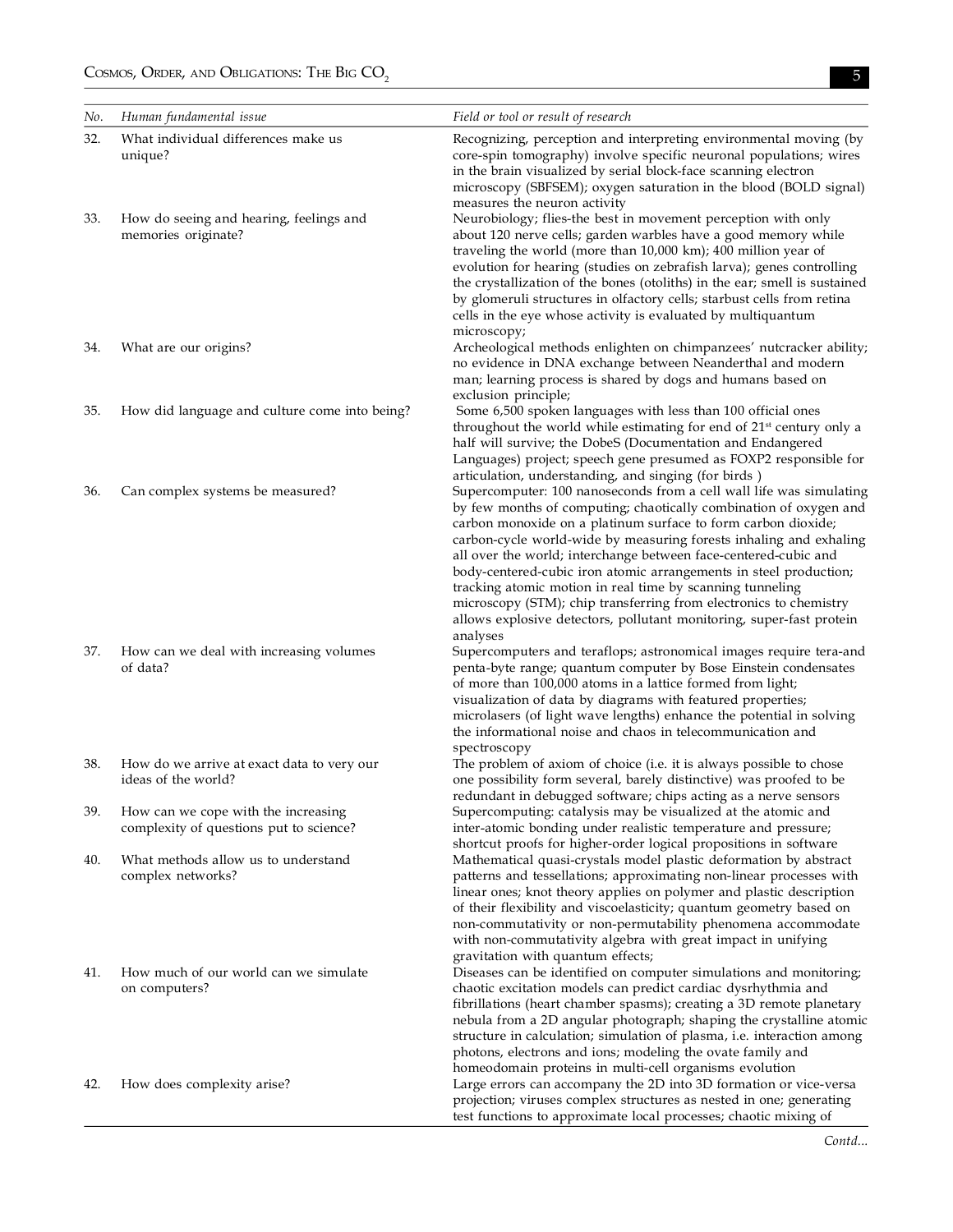*No. Human fundamental issue Field or tool or result of research*

- 
- 

oscillation is about 100 times more effective (quicly) than simple diffusion; the Darwin dictum (the fittest will survive) was generalized also to certain organism that slowly adapt to environment based on symbiotically (in economy: Red King) effect. 43. Are there limits to our perception of Filtering out the interferences, static noise, superimposed patterns; the world? simulation of the first structure appeared after 300,000 years from Big Bang (by VIRGO project); modeling the star formation and black holes' growth by colliding galaxies simulation; stability of rocks depend of the accumulation liquid inside; mimicry and its simulation; cellular Kryo-electron tomography allows intact 3D inside of cells' and of their living visualization 44. Can we predict the behavior of complex Newton's motion equation can be used for atomic simulation of systems? macro-micro phenomena like glass breaks, steel tears or rubber bursts; electronic connections was turned out into catalytic activity by computation; computing energy valleys of proteins allowing spiral-shape determinations of proteins and of their function therefore; tomographs of the brain shifts in surgery; metabolism diagrams show complex interactions of consumers and (bio)chemical reactions; modeling the earth crust dynamics by wax model of micro-plates (cc. 400 km in diameter) of plate tectonics that being heated from below and cooled from above are rotating 45. We will succeed in mastering global Emulating photosynthesis (breaking down the water with light and challenges? combining with carbon dioxide into sugar-carbohydrates- and oxygen) by simple chemical models; light harvesting protein complex II (consisting of more than 10,000 atoms) allows sun reactive center photosynthesis process; advancing depollution by (hyper)-accumulating heavy metals (lead for instance) in plants (e.g. A. halleri symmilar with A. thaliana–whit full genome sequenced– the At GenExpress project); genetic impoverishment of agricultural varieties may be avoided by discovering (natural) immune genes against fungi (e.g. the Mlo gene defect of Ethiopian grain faith against powdery mildew fungi); transgenic plants that produce more biomass by increasing leaf generation 46. How can we secure sustainable Building fusion reactor for merging atomic nuclei by the hydrogen development? plasma (heated to over 100 million degrees Celsius) surrounded by magnetic fields; constructing materials from carbon nanowires

allowing the storage of the hydrogen as a future fuel; fuel cell working on membrane selective permeability to protons only; pest control by induced defense in plant world (e.g. acacias' sweet nectar production); studying interaction between plant and their pest (e.g. the corn and its guest Ustilago fungus); bioengineering employing the plants' energy depots by their storage; plants as a source of raw materials and energy in industry become the playground for genetic engineering: planting a piece of DNA into a bacterium which is driven in selected cells of a plant to stimulate growing 47. How can we control disease? Cancer medicines (antibody against cancer-Trastuzumab) specifically targeting the defective signal cell systems; producing mass bioactive substances from bacteria leaving with sea sponges may provide anti-tumor drugs; comparative genomic analysis allow identifying the carcinogenic bacteria (e.g. Helicobacter pylori for chronic gastritis) respecting the non-pathogenic ones; discovery of defensins that neutralize the lethal toxin of antrax bacilli prevent bioterrorism; molecular and cellular mechanism of diseases make possible the global prophylactic fight against multi-resistance of microbes and viruses of influenza, tuberculosis, malaria or AIDS in a moving world; studying defense mechanism through identifying the regulator genes that control the resistance to pathogens (see the Arabidopsis model plant ).

48. Can aging be delayed? DNA chips may give information about active genes in molecular misinformation and aging that behold aging and disease symptoms; stem cells with a regenerative potential are more active in amphibians (e.g. the axolotl) while somehow suppressed in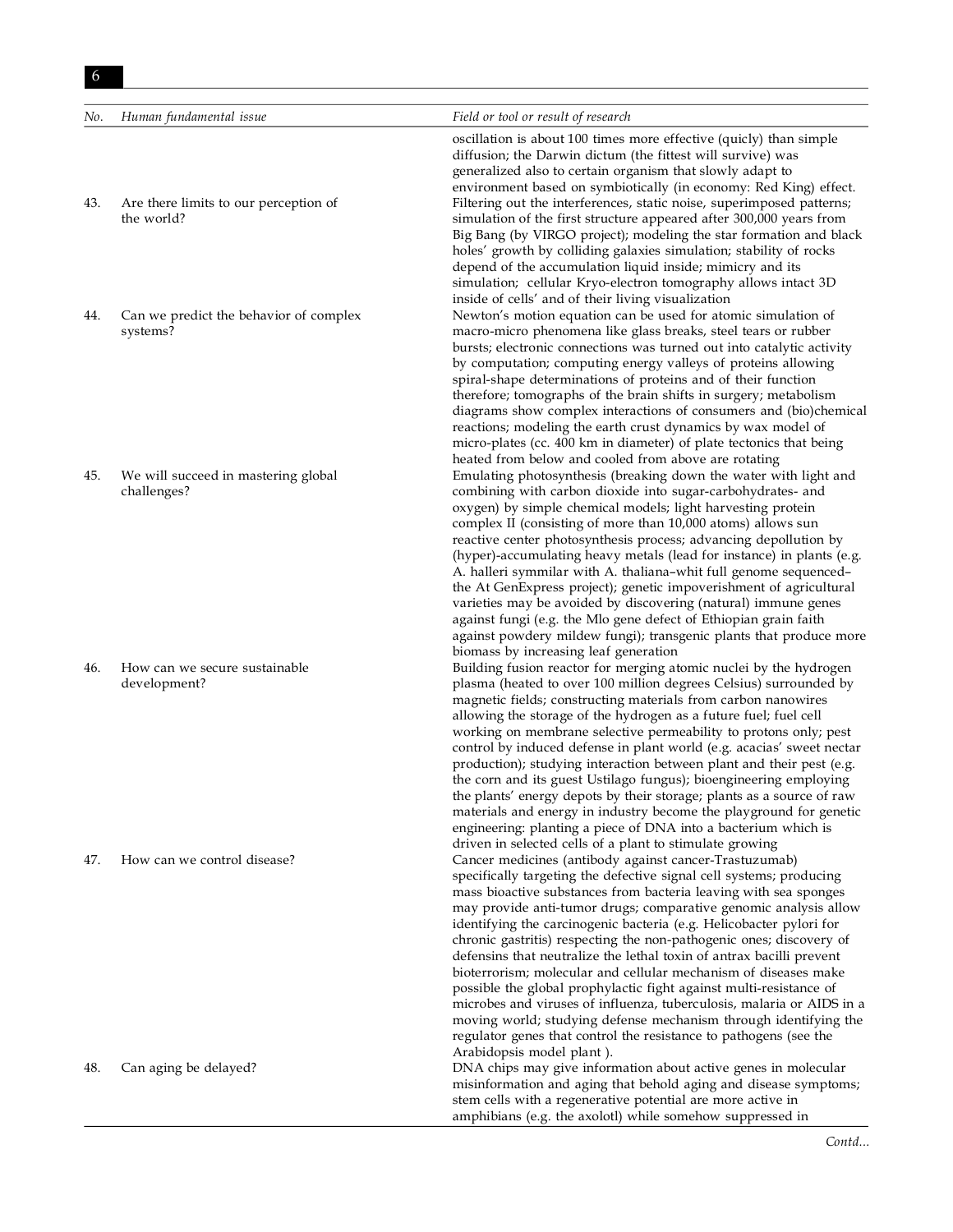| No. | Human fundamental issue                                | Field or tool or result of research                                                                                                                                                                                                                                                                                                                                                                                                                                                                                                                                                                                                                                                                                                                                                                                                                                                                                                                                                         |
|-----|--------------------------------------------------------|---------------------------------------------------------------------------------------------------------------------------------------------------------------------------------------------------------------------------------------------------------------------------------------------------------------------------------------------------------------------------------------------------------------------------------------------------------------------------------------------------------------------------------------------------------------------------------------------------------------------------------------------------------------------------------------------------------------------------------------------------------------------------------------------------------------------------------------------------------------------------------------------------------------------------------------------------------------------------------------------|
| 49. | What influence does mankind have on planet             | mammals; computer simulation of fiber bundles in mineralized<br>tendons and osteoporosis therapy; searching in regenerating the cells<br>involved in insulin production (for avoiding diabetes) among<br>pancreatic cells but also from digestive enzymes; studying the ras<br>protein structure for the crucial role in regulating signal<br>transmissions that trigger cell division (and tumor grow by endless<br>division); bridging the red (animal) with green (plant) biochemistry<br>for cellular programs;<br>Global warming increases the greenhouse gas and carbon cycle with                                                                                                                                                                                                                                                                                                                                                                                                    |
|     | Earth?                                                 | stable carbon on the ground quickly enhanced in atmosphere ending<br>then on oceans as feed for reefs' micro-organisms; increasing of<br>carbon monoxides (CO) in atmosphere merge with free hydroxyl<br>radicals (OH) to form carbon dioxide that reduce its self-cleaning<br>potential;                                                                                                                                                                                                                                                                                                                                                                                                                                                                                                                                                                                                                                                                                                   |
| 50. | How can we preserve the earth's protective<br>systems? | Studying the slash-and-burn process over the Amazon; discovering<br>methane-eating bacteria that convert it into carbon dioxide and<br>building meter-high calcium carbonate reefs; understanding the<br>oxygen transport (by specialized cells, e.g. aerenchyma) in flooded<br>territories as Amazon ten month per year; aerosols display multiple<br>features for climate dynamics: they dissipate and absorb thermal<br>energy and light, may nucleate in droplets and clouds as they attract<br>water vapors and are either natural or by human impact produced;                                                                                                                                                                                                                                                                                                                                                                                                                        |
| 51. | What keeps eco-systems in balance?                     | Climate models including carbon-hydrological interacting cycles;<br>study of bacterias' natural ecosystems (e.g. Achromatium bacterial in<br>fresh water lakes leaves only in its natural habitat);; study of toxic<br>eaters bacteria as the giant Thiomargarita namibiensis (cc. 0.75 mm)<br>immune for hydrogen sulphide; life cycle in coral reefs through<br>mucus secretion that feed microorganisms that further release<br>nutrients in reef and support overgrow processes; magnetic fields<br>protect the Earth from cosmic rays; the protective ozone layer<br>preventing the cosmic hazardous radiation coming on earth is<br>depleting by chemical reaction occurring on the surface of nitric acid<br>trihydrates crystals that turn the inactive chlorine compounds (HCl<br>for instance) into active chlorine; future emissions of climate related<br>gases and aerosols may change the increasing of the greenhouse<br>gases concentration and balance the global warming. |
| 52. | How do organisms communicate?                          | DNA microarray technology allows in monitoring a large number of<br>micro-organisms and of their interaction at the same time; studying<br>the cooperative and social behavior of bacteria (e.g. Myxococcus<br>xanthus bacteria) towards food searching or spreading (preventing)<br>infectious diseases; interaction between plants and insects in fighting<br>against pests.                                                                                                                                                                                                                                                                                                                                                                                                                                                                                                                                                                                                              |
| 53. | How can we better predict natural disasters?           | Genetic diversity may constitute a viable tool in enhancing resistance<br>to natural disasters as heat waves, storms and flooding; studying the<br>Deinococcus radiodurans bacterium that resists both long dry<br>periods as well to great amount of radioactivity (cc. 1,500 times that<br>lethal for humans); studying who insects transform (by specific<br>defense glands) the toxic precursors from plants into toxic<br>compounds for predators protection; the rise in greenhouse gases<br>produce the same change in air pressure fluctuation as in past<br>(122,000 years ago in the last inter-glacial period) was done by<br>natural astronomical phenomena that titled the earth orbit around<br>the sun; studying a world climate model to account for the natural<br>variability of atmosphere, ocean and biosphere while calibrating it<br>with past climate conditions and testing it for the future.                                                                      |

life; there is now the big challenge to act on modifying it or to control or to drive at least as such our comprehension to not collide with our existence nor to strike back upon life as we understand either on micro and macro-scale.

Overall, the research lines on both Tables 1 and 2 are intended to be covered by the present new launched International Journal of Environment Sciences, contributing on its own to an as much possible coverage of all human nature scientific activities and